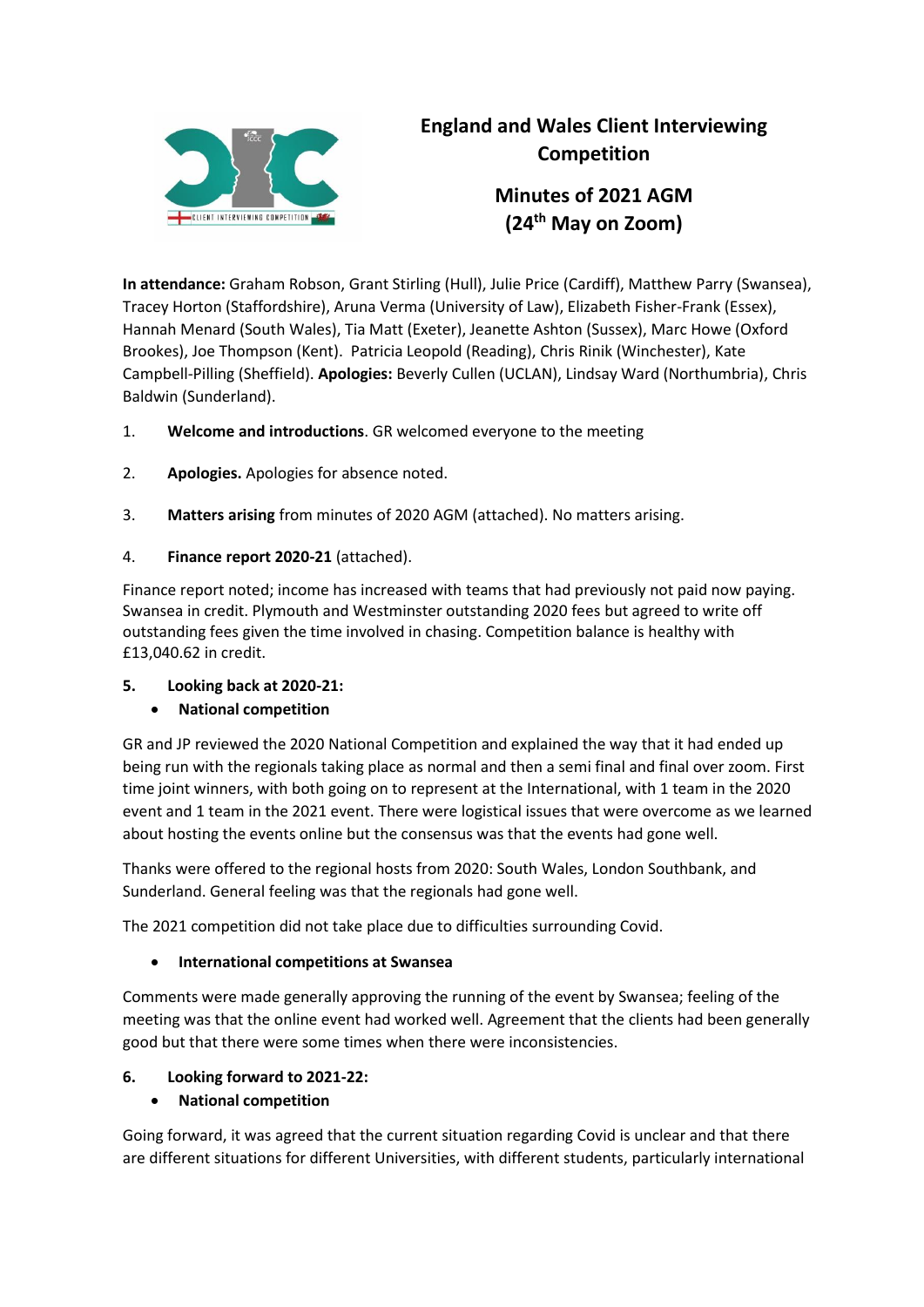students. It was agreed that there was merit in striving to have part of the competition in person if possible. A decision on that can be made later in the academic year, not at registration.

Teams who wish to participate in person can qualify for an in-person national final- host TBC

It was suggested that it would be beneficial to have a final where the judges see all of the teams participate to ensure consistency. This was agreed as ideal but the issue has always been numbersa final is arguably limited to a maximum of 6 teams which was suggested to be a very small national competition. Concerns raised about numbers qualifying from preliminary rounds to nationals. Suggestions of preliminary > semi-final > final to counter that.

It was agreed that much will depend on the number of entries. The Covid situation should become clearer, and unis may know what the form of teaching there will be. We agreed to have an online only competition as a starting point, asking for expressions of interest later if an in-person element becomes feasible.

Topic was discussed. International looks set to be contract, specifically entertainment and sports law and this was agreed as suitable.

# **International competition (Swansea again)**

Confirmed to be hosted in Swansea; possibility of an online and in-person element. Expressions of interest to judge welcomed.

7. **Election of committee.** We currently have the following officers: Co-Chairs (2), Treasurer, Regional Chairs (3), Rules Adjudicator, International Rep. Please see our Proposals paper.

GR and JP discussed the previous suggestions to change the framework of the competition i.e. it currently operates as an unincorporated association but it was agreed to think about this in the future. Emphasis was placed on the importance of training and volunteers were sought for a Training Sub-Committee with the volunteers also forming part of the wider newly called Academic Committee. TH, MH, LFF, TM, HM, and GS agreed to be on this sub=committee. Agreed they would meet as soon as practicable but before the summer break so that tasks can be allocated.

# **8. Website and social media**

There was a discussion about the best use of social media. General feeling was that there are moments of significant traffic followed by lulls. Thoughts were sought on whether anyone wanted to take responsibility for social media and there was little enthusiasm. Proposal put that students, or recent students, may have better awareness of what works here and this led to a suggestion that former competitors should be invited to attend the AGM. Colleagues agreed to reach out to possible interested former students.

It was noted that Instagram is the currently 'popular' forum and discussions about setting a page up on that site. JT and GR agreed to look at this.

# **9. Role writing for 2022**

Following agreement as to the topic for 2022, it was agreed that there should be a sub-committee to try to create the roles. JP emphasised the importance of including a legal note for the judges, possibly in collaboration with colleagues who specialise in those areas. MP, PL, JA, and JT volunteered to be on the sub-committee. Agreed they would meet as soon as practicable but before the summer break.